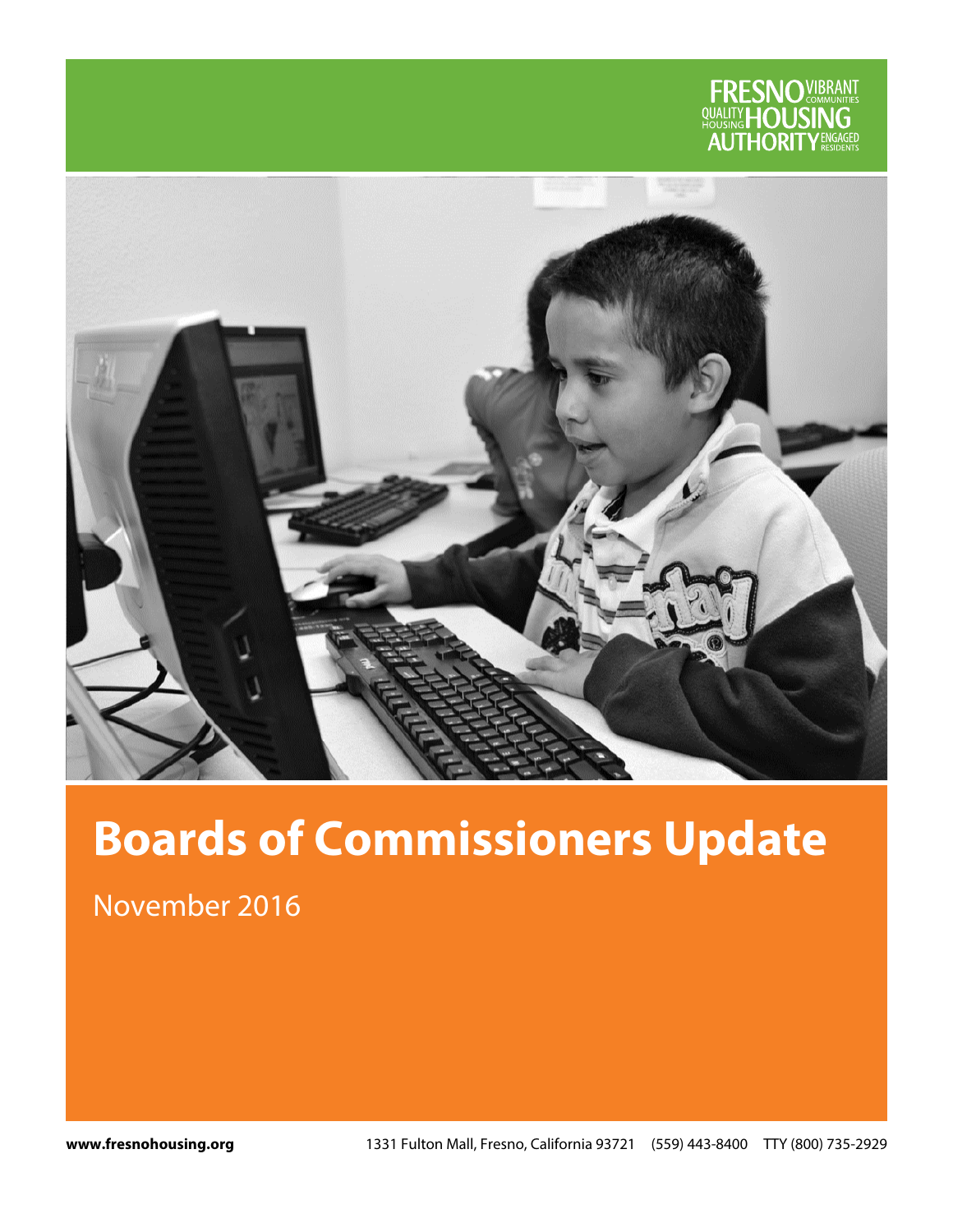

### **Boards of Commissioners Update – November 2016**

### **Table of Contents**

**Topic: Page**

**2016 3rd Quarter Financial Results**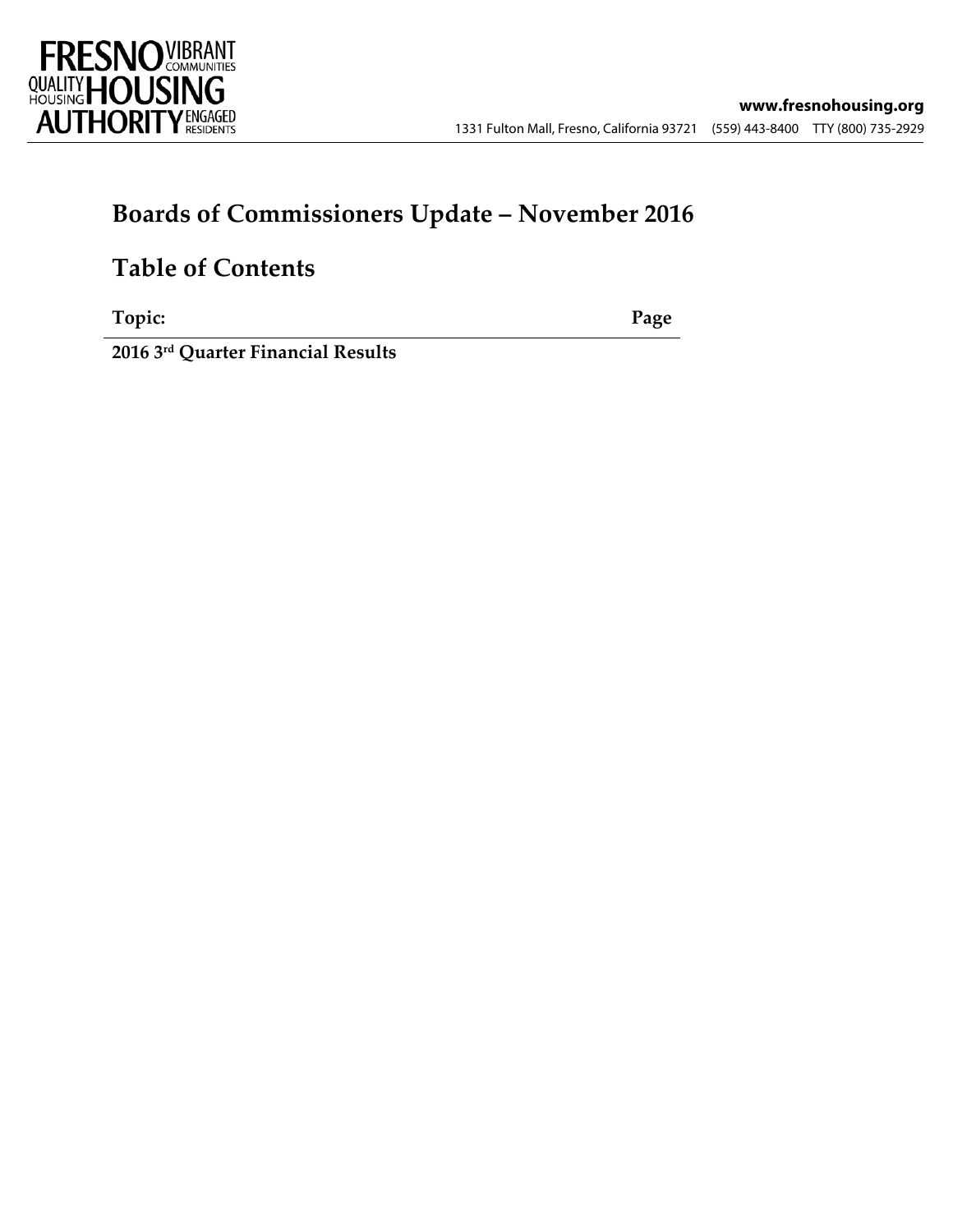

### BOARD UPDATE

O (559) 443-8400 F (559) 445-8981

1331 Fulton Mall Fresno, California 93721 T T Y (800) 735-2929

**www.fresnohousing.org** 

**TO:** Boards of Commissioners

Fresno Housing Authority

**DATE:** 11/15/16

**AUTHOR:** Emily De La Guerra

**FROM:** Preston Prince

CEO/Executive Director

**SUBJECT:** Financial Operating Results through September 30, 2016

#### **Executive Summary**

The purpose of this update is to present the financial operating results as of September 30, 2016, along with a brief summary of variances from the current approved budgets. Projections have been incorporated into the year-to-date budget to account for the timing of cash flows and known variable expenses. These adjustments were based on historical trends and the most current information available.

Please see attached financial reports for summary revenues and expenses by budget and division. The supplementary budget reports provided with this memo shows the consolidation of all Agency programmatic budgets combined into six divisions. Each budget, separately and together as a whole, is intended to ensure that the Fresno Housing Authority and its related entities remain fiscally sound while investing in the Agency's future, and delivering services in accordance with our mission statement.

#### **Agency Operating Budget**

Overall, the Agency is performing in line with our original budget expectations. Total net income is about \$53 thousand lower than projected, expenses are \$900 thousand lower, and unrestricted net income is \$23 thousand better than budgeted. While, total net income is closely aligned with the original budget, variances within certain Agency division, specifically Assisted Housing (AHD) and Planning & Community Development (P&CD), are notable. Further details are outlined below.

Total income is approximately \$53 thousand below the year-to-date (YTD) budget, with the largest variances within AHD and P&CD. The \$1.1 million deviation in P&CD is attributable to the delay in receiving budgeted developer fees, however these variances are only due to timing and we expect to collect the outstanding fees during the fourth quarter of 2016 or in the first quarter of 2017. Staff will be explaining these changes further in future 2017 budget discussions. Within the Assisted Housing (AHD) division, the Housing Choice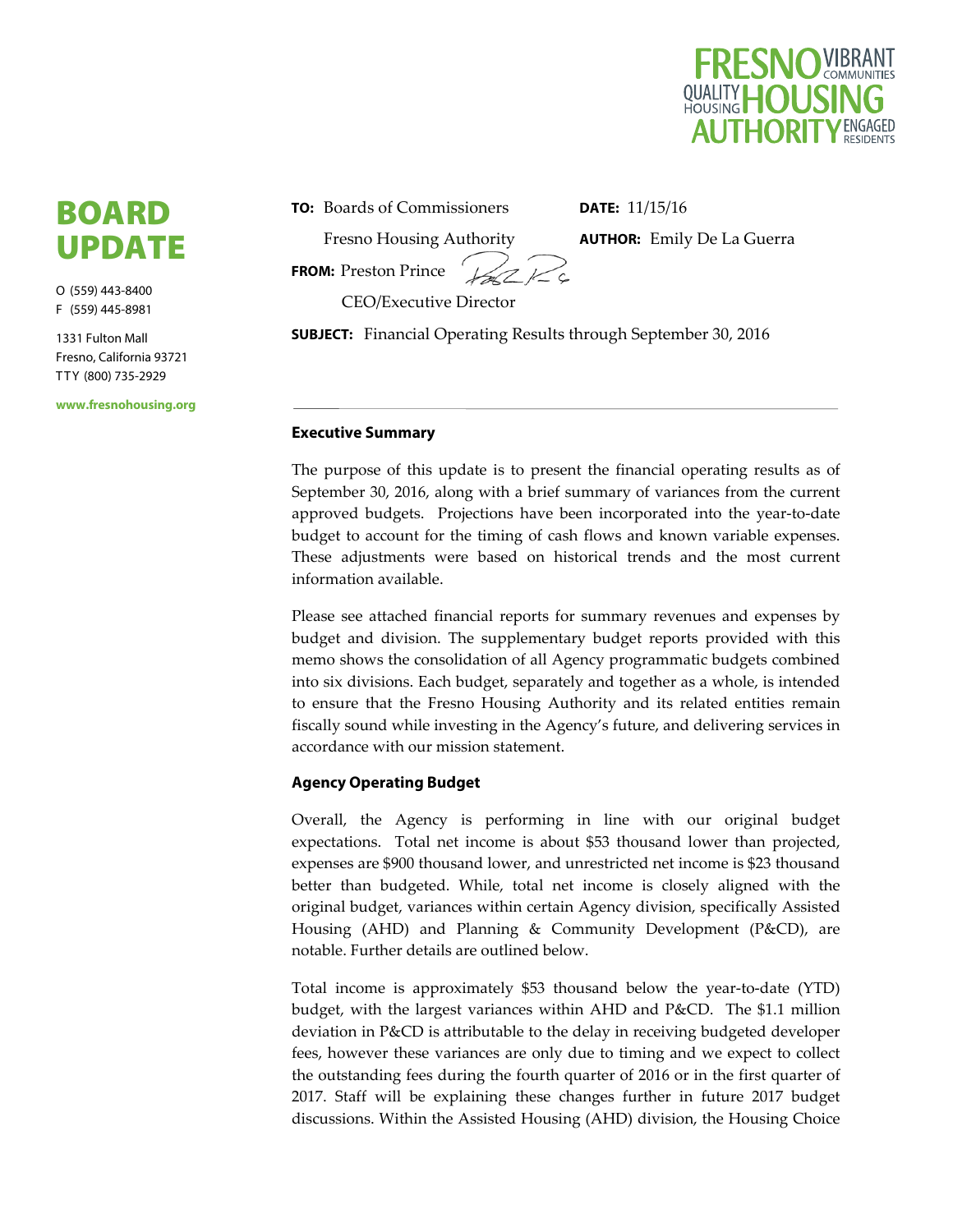Voucher program has seen a significant increase in Administrative Fee Revenue under the HUD Grant Income line item due an increase in proration levels at the Federal level. Staff originally budgeted 70% proration for FY2016, however estimated Federal proration levels have been increased to 84%, which will earn the Agency approximately an additional \$1.5 million dollars over the original budgeted revenue amount.

Year-to-date operating and non-operating expenditures are \$900 thousand lower than budgeted, with major expense savings in Payroll Expenses, and higher than budgeted expenses in Tenant Services Expense. Staff expects that there will be some permanent savings in the 2016 budget for Payroll Expenses because of several key, open positions that were held vacant for longer than anticipated. As we progress with 2017 budget planning, staff is reassessing the need for those open positions in light of the current uncertainty around the Federal budget. Tenant Services Expense has been increasing as the Agency has increased leasing in some of our homeless grant programs (including CalWorks, TBRA, and Shelter Plus Care). These programs are funded on a reimbursement‐basis, meaning the Agency gets reimbursed for every dollar it spends on these programs and the program nets zero at the end of the year. Therefore, as expenses increase there will be a corresponding increase in Grant Income to the program, and there will be no net impact to the budget.

#### **Housing Assistance Payments (HAP) Budget**

Housing Assistance Payments (HAP) are the subsidies paid to landlords on behalf of residents participating in the Housing Choice Voucher program (formerly known as "Section 8") and the Shelter Plus Care program. Revenues and expenses for Housing Assistance Payments are off budget as of September 30, 2016 due to cash management policies implemented by HUD. Revenues are approximately \$6 million dollar less than anticipated due to lower HAP expense levels and HUD's forced utilization of Agency-held HAP reserves. HAP expenditures are lower than originally budgeted due to lower than anticipated voucher utilization rates in the City, and decreasing Per Unit Costs (PUC) across both programs. Staff is currently leasing up in the City program to increase voucher utilization rates. PUC is also being addressed as we implement higher payment standards. As we expend additional dollars in 2016, HUD will readjust the HAP income to match our expenses.

#### **Mixed Finance Budget**

The Fresno Housing Authority has sponsored and developed numerous affordable housing properties across Fresno County. Over the past seven years, the Boards have approved over 20 projects, beginning with Yosemite Village, and including Granada Commons, two phases of Parc Grove Commons, three Renaissance projects, four RAD projects, and several other developments throughout Fresno County. We collectively call these groups of projects the "Mixed Finance Properties" because we used several ("mixed") financing sources to acquire and construct the units. Silvercrest, Inc., a wholly‐owned subsidiary of the Agency, acts as the Managing General Partner (MGP) of these properties. The role of the MGP is to manage the on‐going operations of the partnership, including the financial performance of the properties. Because of this duty, and because the Agency has a vested interest in the success of these properties, we present the Mixed Finance budgets and financial results to the Boards of Commissioners.

As of September 2016, the Mixed Finance properties are operating slightly better than the budget parameters set at the beginning of the year. Revenues are \$387 thousand better than budget, however, operating and non‐operating expenses are \$47 thousand higher than anticipated. Revenue variances are mainly attributable to reimbursements received as Other Income for property tax payments that were made in 2015. These payments are one-time only and not expected to be recurring over the years.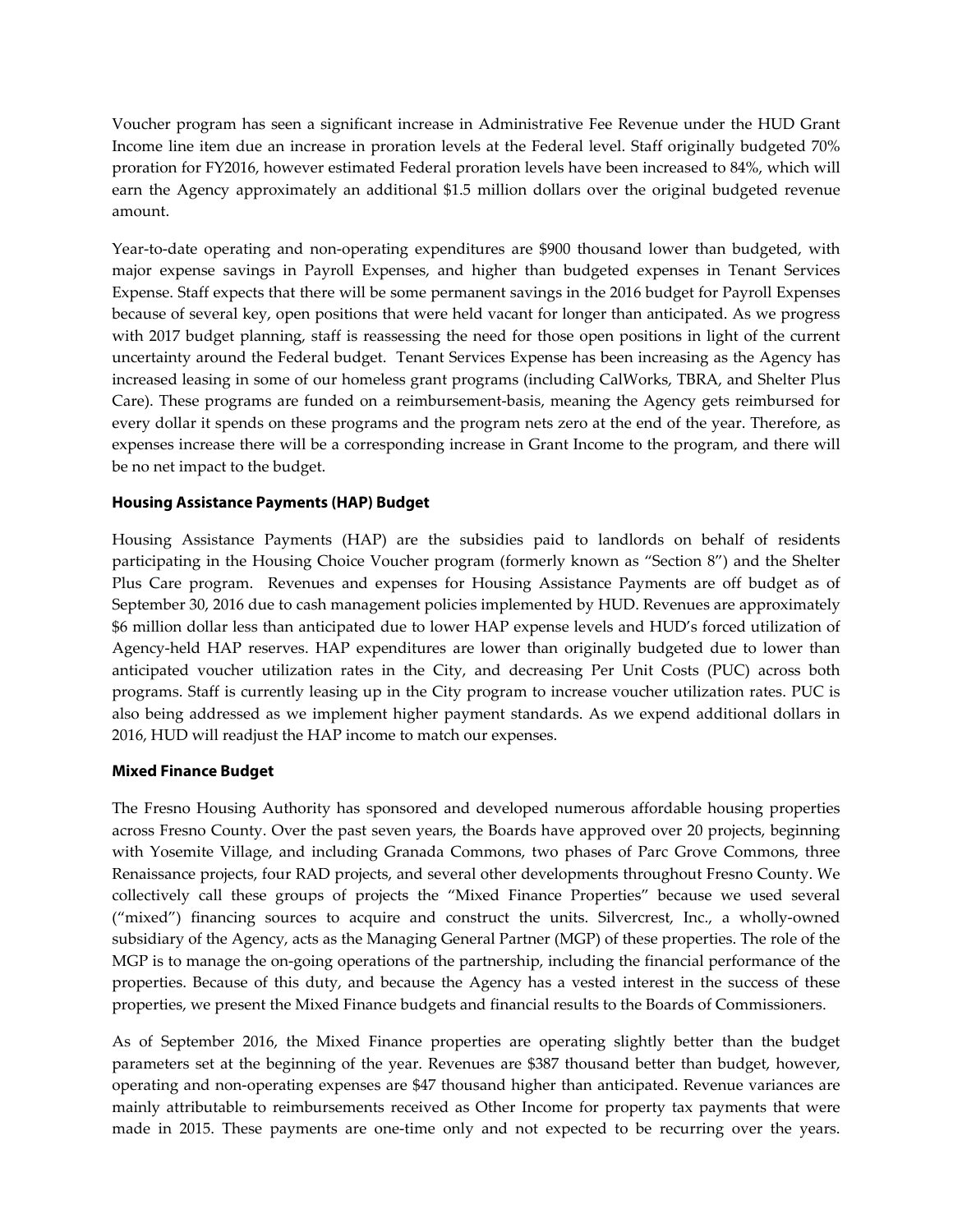Expenses are higher than budgeted by approximately \$47 thousand. While overall expenses are in line with the annual budget, there are several variances worth mentioning on certain line items. There has been approximately \$300 thousand is unanticipated construction interest paid by property operations instead of the construction budget, as per usual. This variance shows up under non‐operating expenses on Total Financing Expenses. This is an example of a one‐time only expenses that will not be recurring from year to year. Total non-operating expenses are almost \$300 thousand below budget due to budgeted cash flow distribution payments that are not scheduled to be paid until the end of the year. These payments are only made if the property has sufficiently cash flowed during the year, and the property can afford to make the payments. Staff fully expects that all budgeted payments will be made in 2016. The remaining expense variance lies in administrative expenses. Administrative expenses are higher than budgeted due to auditing fees that are paid at the beginning of the year.

#### **Background Information**

The 2016 Operating Budget was approved by the Boards in December 2015 with revenues of \$36.42 million and expenses of \$35.01 million, resulting in total net income of approximately \$1.41 million. Of the \$1.41 million in net income, \$360 thousand is unrestricted and will be added to the Agency's unrestricted reserves by the end of 2016.

The 2016 budget for Housing Assistance Payments was approved in December 2015 with \$80.29 million in revenue and \$79.49 million in expenses, leaving \$790thousand to be added to restricted HAP reserves.

The Mixed Finance Budget was approved by the Silvercrest Board in April 2016 with revenue of \$9.9 million and expenses of \$8.5 million, with total net income of \$1.4 million.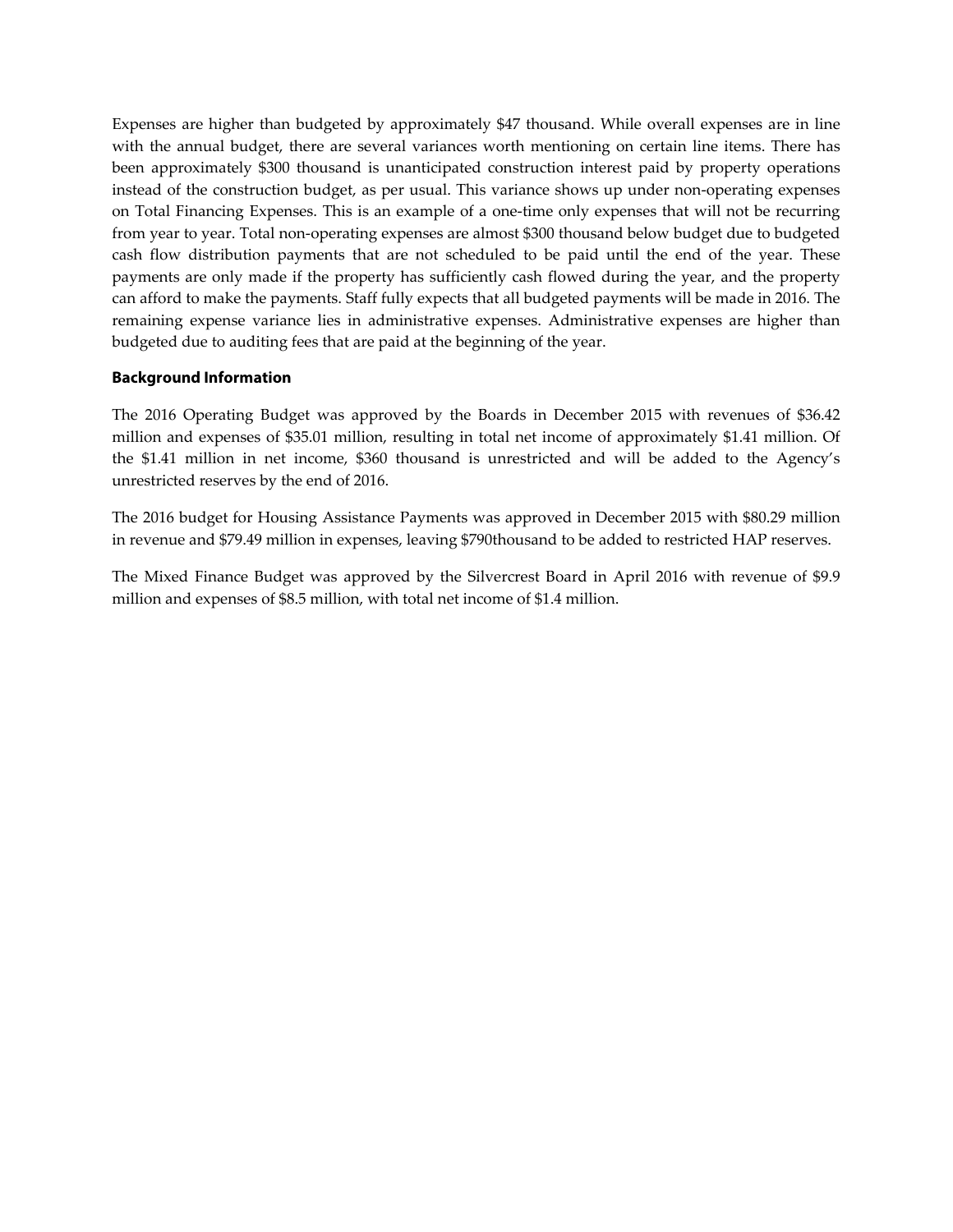# Fresno Housing Authority Financial Results as of September 30, 2016

| <b>MIXED FINANCE BUDGET</b>             | <b>City MF</b><br><b>Budget</b> | <b>City MF</b><br><b>Actuals</b> | <b>County MF</b><br><b>Budget</b> | <b>County MF</b><br><b>Actuals</b> | <b>MF Total YTD</b><br><b>Budget</b> | <b>MF Total YTD</b><br><b>Actuals</b> | \$<br><b>Variance</b> | $\frac{0}{0}$<br><b>Variance</b> |
|-----------------------------------------|---------------------------------|----------------------------------|-----------------------------------|------------------------------------|--------------------------------------|---------------------------------------|-----------------------|----------------------------------|
| <b>INCOME</b>                           |                                 |                                  |                                   |                                    |                                      |                                       |                       |                                  |
| <b>NET TENANT INCOME</b>                | 5,695,543                       | 5,754,022                        | 2,286,386                         | 2,276,177                          | 7,981,929                            | 8,030,199                             | 48,270                | 1%                               |
| INTEREST INCOME                         | 594                             |                                  |                                   |                                    | 594                                  |                                       | (594)                 | $0\%$                            |
| OTHER INCOME                            | 150,882                         | 251,718                          | 5,408                             | 240,787                            | 156,290                              | 492,505                               | 336,215               | 215%                             |
| ADMIN & MANAGEMENT FEE INCOME           |                                 |                                  |                                   | 3,155                              |                                      | 3,155                                 | 3,155                 | 0%                               |
| DEVELOPER FEE INCOME                    |                                 |                                  |                                   |                                    |                                      |                                       |                       | $0\%$                            |
| <b>HUD GRANT INCOME</b>                 |                                 |                                  |                                   |                                    |                                      |                                       |                       | 0%                               |
| OTHER GRANT INCOME                      |                                 |                                  |                                   |                                    |                                      |                                       |                       | $0\%$                            |
| TOTAL INCOME                            | 5,847,019                       | 6,005,740                        | 2,291,794                         | 2,520,119                          | 8,138,813                            | 8,525,859                             | 387,046               | 5%                               |
| <b>EXPENSES</b>                         |                                 |                                  |                                   |                                    |                                      |                                       |                       |                                  |
| PAYROLL EXPENSES                        | 1,077,525                       | 1,042,761                        | 408,199                           | 409,955                            | 1,485,724                            | 1,452,716                             | (33,008)              | $-2%$                            |
| ADMINISTRATIVE EXPENSES                 | 838,654                         | 930,104                          | 371,377                           | 399,769                            | 1,210,031                            | 1,329,873                             | 119,842               | 10%                              |
| <b>TENANT SERVICES EXPENSES</b>         | 260,104                         | 239,445                          | 114,783                           | 103,206                            | 374,887                              | 342,651                               | (32, 236)             | $-9%$                            |
| <b>UTILITY EXPENSES</b>                 | 618,820                         | 643,860                          | 300,705                           | 345,830                            | 919,525                              | 989,690                               | 70,164                | $8\%$                            |
| MAINTENANCE EXPENSES                    | 992,460                         | 930,381                          | 324,666                           | 324,671                            | 1,317,126                            | 1,255,052                             | (62, 074)             | $-5%$                            |
| <b>TAXES &amp; INSURANCE EXPENSES</b>   | 190,609                         | 130,559                          | 90,625                            | 140,127                            | 281,233                              | 270,686                               | (10, 547)             | $-4%$                            |
| <b>TOTAL EXPENSES</b>                   | 3,978,172                       | 3,917,111                        | 1,610,354                         | 1,723,557                          | 5,588,526                            | 5,640,667                             | 52,141                | $1\%$                            |
| <b>NET OPERATING INCOME</b>             | 1,868,846                       | 2,088,630                        | 681,440                           | 796,562                            | 2,550,286                            | 2,885,192                             | 334,905               | 13%                              |
| NON-OPERATING EXPENSES                  |                                 |                                  |                                   |                                    |                                      |                                       |                       |                                  |
| TOTAL NON-OPERATING EXPENSES            | 232,806                         | 28,378                           | 87,153                            | (1, 372)                           | 319,959                              | 27,007                                | (292, 952)            | $-92%$                           |
| TOTAL FINANCING EXPENSES                | 801,742                         | 995,475                          | 362,832                           | 445,691                            | 1,164,574                            | 1,441,166                             | 276,593               | 24%                              |
| TOTAL ADJUSTMENTS & OPERATING TRANSFERS |                                 |                                  |                                   | 11,415                             |                                      | 11,415                                | 11,415                | $0\%$                            |
| TOTAL NON-OPERATING EXPENSES            | 1,034,548                       | 1,023,854                        | 449,985                           | 455,735                            | 1,484,533                            | 1,479,589                             | (4,944)               | 0%                               |
| <b>NET CASH FLOW</b>                    | 834,298                         | 1,064,776                        | 231,455                           | 340,827                            | 1,065,753                            | 1,405,603                             | 339,849               | 32%                              |
| <b>UNRESTRICTED CASH FLOW</b>           | 834,298                         | 1,064,776                        | 231,455                           | 340,827                            | 1,065,753                            | 1,405,603                             | 339,849               | 32%                              |